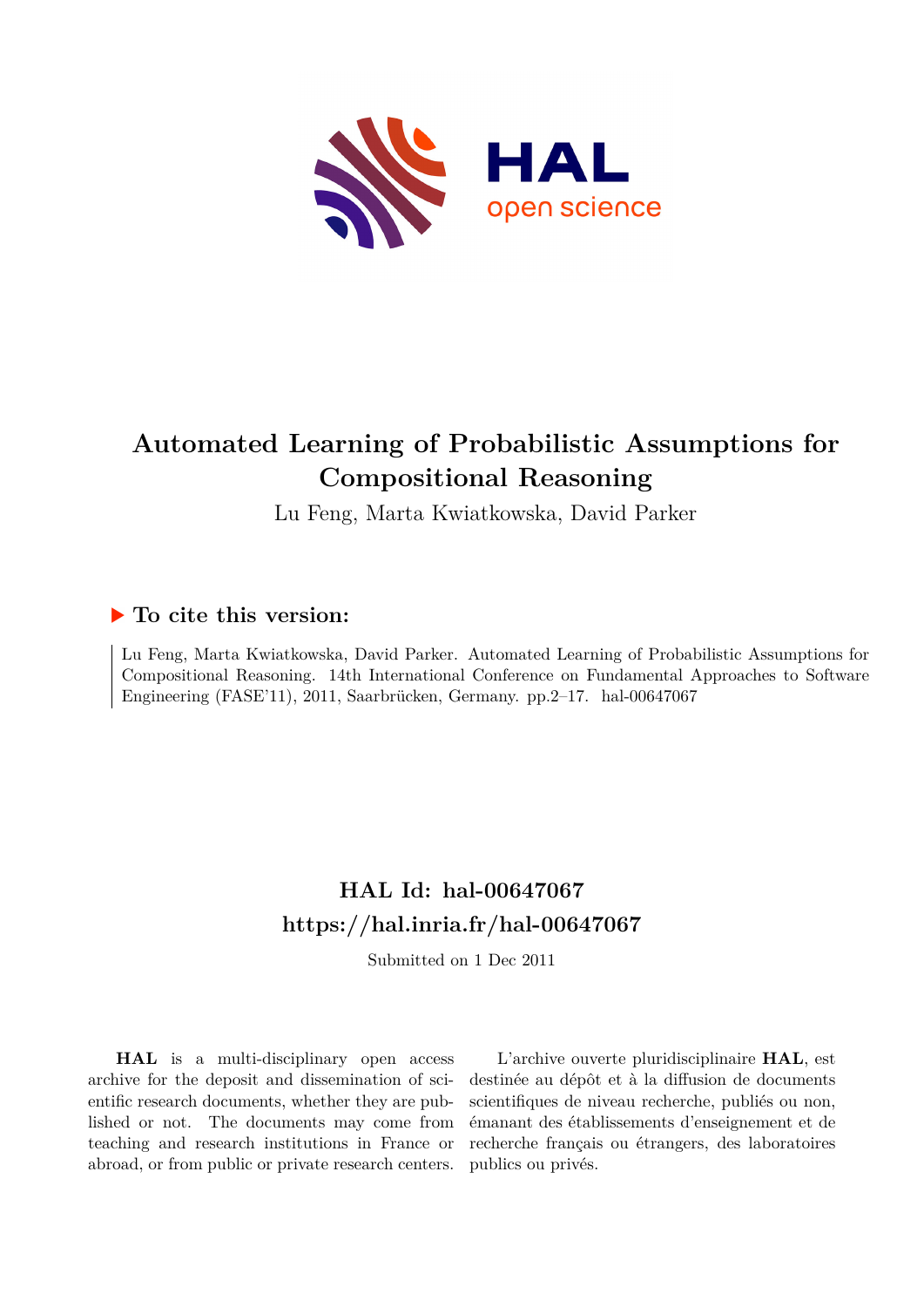# Automated Learning of Probabilistic Assumptions for Compositional Reasoning

Lu Feng, Marta Kwiatkowska, and David Parker

Oxford University Computing Laboratory, Parks Road, Oxford, OX1 3QD, UK

Abstract. Probabilistic verification techniques have been applied to the formal modelling and analysis of a wide range of systems, from communication protocols such as Bluetooth, to nanoscale computing devices, to biological cellular processes. In order to tackle the inherent challenge of scalability, compositional approaches to verification are sorely needed. An example is assume-guarantee reasoning, where each component of a system is analysed independently, using assumptions about the other components that it interacts with. We discuss recent developments in the area of automated compositional verification techniques for probabilistic systems. In particular, we describe techniques to automatically generate probabilistic assumptions that can be used as the basis for compositional reasoning. We do so using algorithmic learning techniques, which have already proved to be successful for the generation of assumptions for compositional verification of non-probabilistic systems. We also present recent improvements and extensions to this work and survey some of the promising potential directions for further research in this area.

#### 1 Introduction

Formal verification is an approach to establishing mathematically rigorous guarantees about the correctness of real-life systems. Particularly successful are fullyautomated techniques such as model checking [14], which is based on the systematic construction and analysis of a finite-state model capturing the possible states of the system and the transitions between states that can occur over time. Desired properties of the system are formally specified, typically using temporal logic, and checked against the constructed model.

Many real-life systems, however, exhibit stochastic behaviour, which analysis techniques must also take into account. For example, components of a system may be prone to failures or messages transmitted between devices may be subjected to delays or be lost. Furthermore, randomisation is a popular tool, for example as a symmetry breaker in wireless communication protocols, or in probabilistic security protocols for anonymity or contract-signing.

Probabilistic verification is a set of techniques for formal modelling and analysis of such systems. Probabilistic model checking, for instance, involves the construction of a finite-state model augmented with probabilistic information, such as a Markov chain or probabilistic automaton. This is then checked against properties specified in probabilistic extensions of temporal logic, such as PCTL [25,5].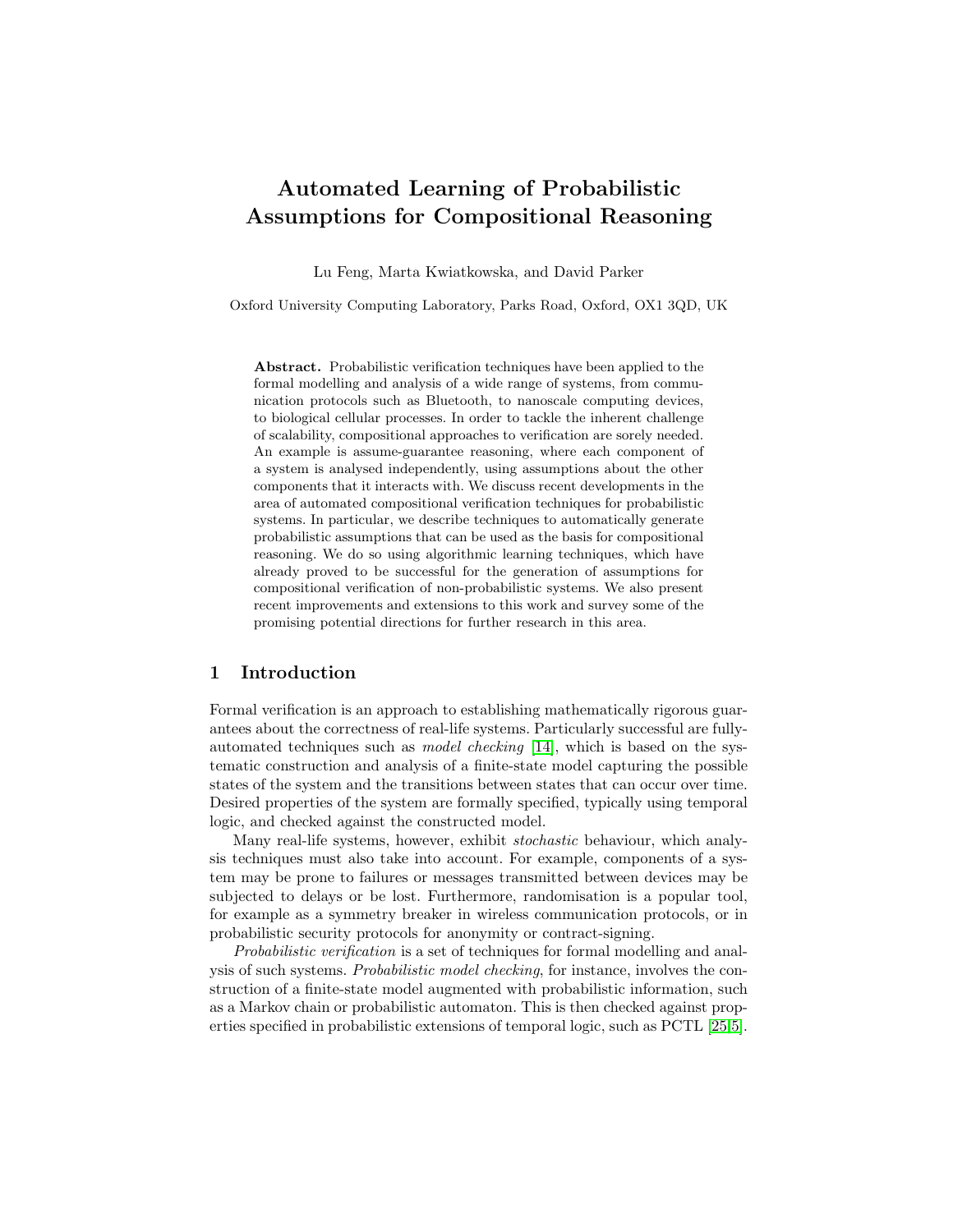#### 2 Lu Feng, Marta Kwiatkowska, and David Parker

This permits quantitative notions of correctness to be checked, e.g. "the probability of an airbag failing to deploy within 0.02 seconds is at most 0.0001". It also provides other classes of properties, such as performance or reliability, e.g. "the expected time for a successful transmission of a data packet".

As with any formal verification technique, one of the principal challenges for probabilistic model checking is scalability: the complexity of real-life systems quickly leads to models that are orders of magnitude larger than current verification techniques can support. A promising direction to combat this problem is to adopt compositional reasoning methods, which split the work required to verify a system into smaller sub-tasks, based on a decomposition of the system model. A popular approach is the assume-guarantee paradigm, in which individual system components are verified under assumptions about their environment. Once it has been verified that the other system components do indeed satisfy these assumptions, proof rules can be used to combine individual verification results, establishing correctness properties of the overall system.

In this paper, we discuss some recent developments in the area of automated compositional verification techniques for probabilistic systems, focusing on assume-guarantee verification techniques [29,21] for probabilistic automata [35,36], a natural model for compositional reasoning. When aiming to develop fully automated verification techniques, an important question that arises is how to devise suitable assumptions about system components. In the context of non-probabilistic systems, a breakthrough in the practical applicability of assume-guarantee verification came about through the adoption of algorithmic learning techniques to generate assumptions [15,32]. In recent work [20], we showed how learning could also be successfully used to generate the *probabilistic* assumptions needed for the compositional verification of probabilistic systems. We give an overview of this approach and discuss the relationship with the nonprobabilistic case. We also present some recent improvements and extensions to the work and discuss directions for future research.

Paper structure. The rest of the paper is structured as follows. Section 2 gives a summary of probabilistic model checking and probabilistic assume-guarantee reasoning. Section 3 describes learning-based generation of assumptions for nonprobabilistic systems, and Section 4 discusses how this can be adapted to the probabilistic case. Section 5 presents experimental results for some further recent developments. Section 6 concludes and identifies areas of future work.

# 2 Probabilistic Verification

#### 2.1 Modelling and Verification of Probabilistic Systems

We begin by giving a brief overview of automated verification techniques for probabilistic systems, in particular probabilistic model checking. Then, in the next section, we discuss some of the challenges in adding compositional reasoning to these techniques and describe one particular approach to this: a probabilistic assume-guarantee framework.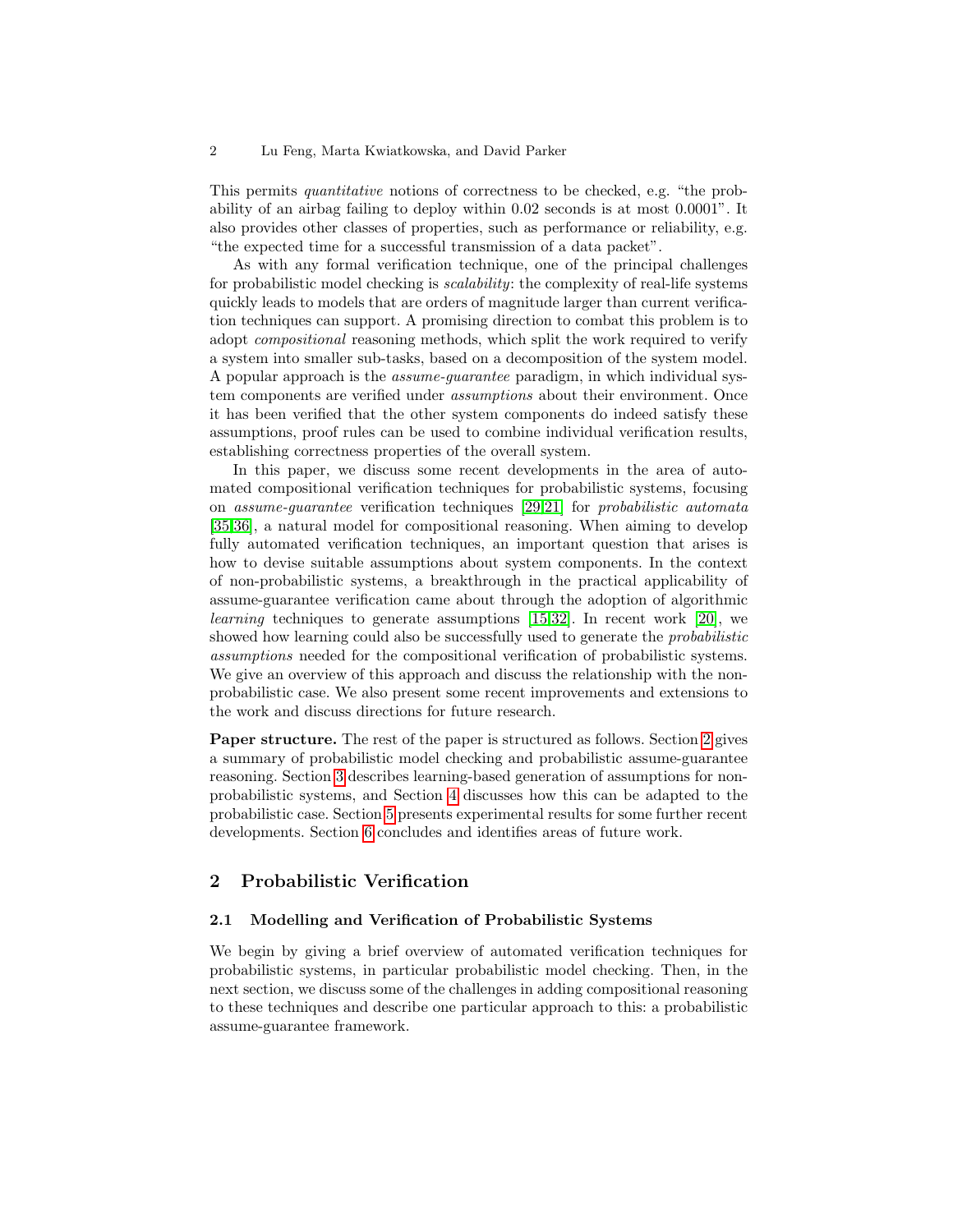Probabilistic models. There are a variety of different types of models in common use for probabilistic verification. The simplest are discrete-time Markov chains (DTMCs), whose behaviour is entirely probabilistic: every transition in the model is associated with a probability indicating the likelihood of that transition occurring. In many situations, though, it is also important to model nondeterministic behaviour. In particular, and crucially for the work described here, this provides a way to capture the behaviour of several parallel components.

Probabilistic automata (PAs) [35,36], and the closely related model of Markov decision processes (MDPs), are common formalisms for modelling systems that exhibit both probabilistic and nondeterministic behaviour. We focus here on PAs, which subsume MDPs and are particularly well suited for compositional reasoning about probabilistic systems [35]. In each state of a PA, several possible actions can be taken and the choice between them is assumed to be resolved in a nondeterministic fashion. Once one of these actions has been selected, the subsequent behaviour is specified by the probability of making a transition to each other state, as for a discrete-time Markov chain. The actions also serve another role: synchronisation. PAs can be composed in parallel, to model the concurrent behaviour of multiple probabilistic processes. In this case, synchronisation between components occurs by taking actions with the same label simultaneously.

Another important aspect that distinguishes probabilistic models is the notion of time used. For DTMCs, PAs and MDPs, time is assumed to proceed in discrete steps. In some cases, a more fine-grained model of time may be needed. One possibility is to use continuous-time Markov chains (CTMCs), an extension of DTMCs in which real-valued delays occur between each transition, modelled by exponential distributions. Other, more complex models, which incorporate probabilistic, nondeterministic and real-time behaviour, include probabilistic timed automata (PTAs), continuous-time Markov decision processes (CTMDPs) and interactive Markov chains (IMCs). In this paper, we focus entirely on PAs and thus a discrete model of time. Note, though, that several of the techniques for verifying PTAs reduce the problem to one of analysing a finite state PA; thus, the techniques described in this paper are still potentially applicable.

Probabilistic model checking. The typical approach to specifying properties to be verified on probabilistic systems is to use extensions of temporal logic. The basic idea is to add operators that place a bound on the probability of some event's occurrence. So, whereas in a non-probabilistic setting we might use an LTL formula such as  $\Box \neg \text{fail}$  asserting that, along all executions of the model, *fail* never occurs, in the probabilistic case we might instead use  $\langle \Box \neg \text{fail} \rangle_{\geq 0.98}$ . Informally, this means the probability of fail never occurring is at least 0.98.

In fact, for models such as probabilistic automata, which exhibit both nondeterministic and probabilistic behaviour, formalising these properties requires care. This is because it is only possible to define the probability of an event's occurrence in the absence of any nondeterminism. The standard approach is to use the notion of adversaries (also called strategies, schedulers or policies), which represent one possible way of resolving all nondeterminism in a PA. For an adversary  $\sigma$ , we denote by  $Pr_{M}^{\sigma}(G)$  the probability of event G when the non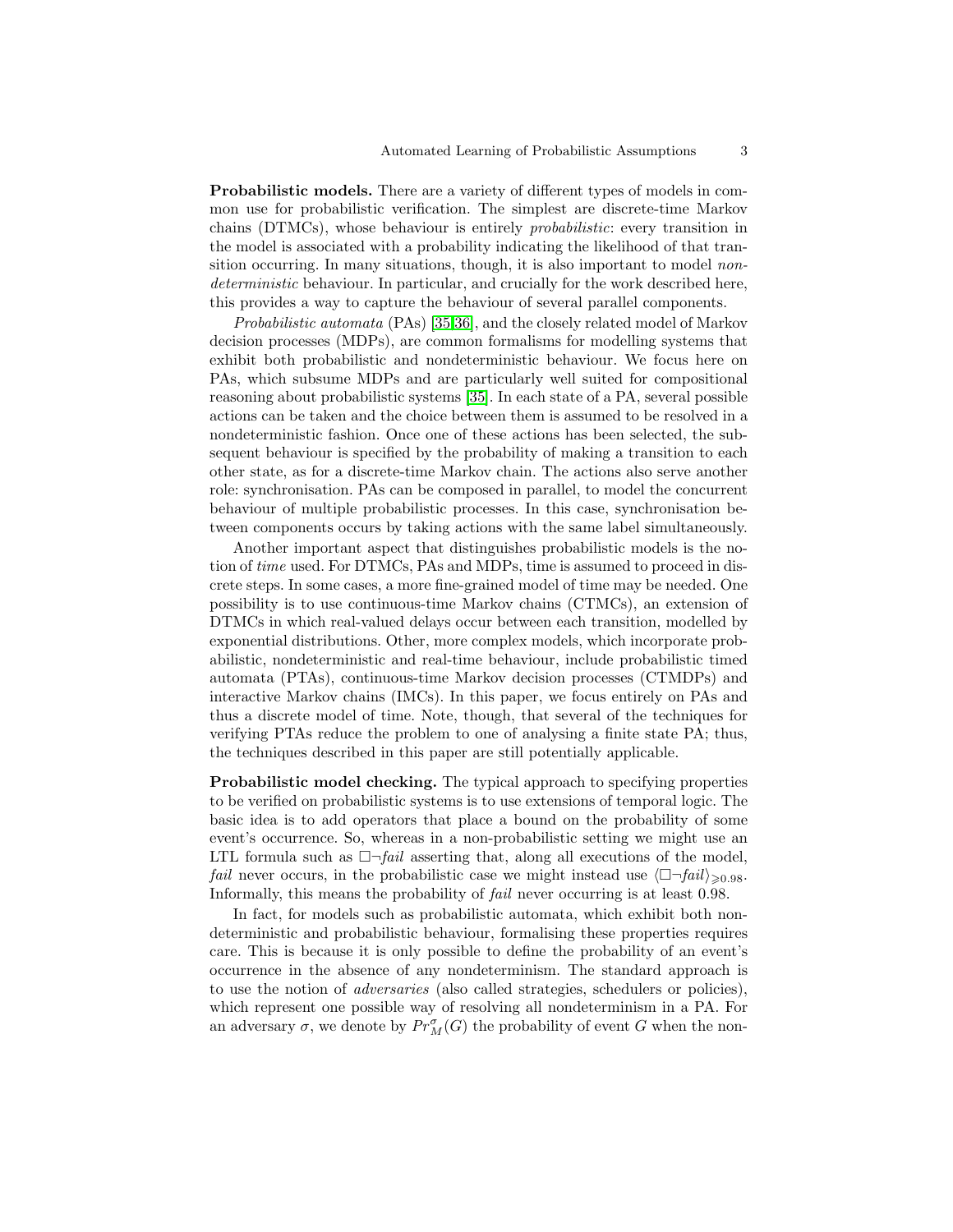determinism in M is resolved by  $\sigma$ , and we say that a PA M satisfies a property  $\langle G \rangle_{\geqslant p_G}$ , denoted  $M \models \langle G \rangle_{\geqslant p_G}$ , if  $Pr_{M(G)}^{\sigma}(G) \geqslant p_G$  for all adversaries  $\sigma$ . Equivalently, M satisfies  $\langle G \rangle_{\geqslant p_G}$  when  $Pr_M^{\min}(G) \geqslant p_G$ , where  $Pr_M^{\min}(G)$  denotes the minimum probability, over all adversaries, of G.

A useful class of properties for PAs are probabilistic safety properties. These take the form  $\langle G \rangle_{\geq p_G}$ , as described above, where G is a safety property (a set of "good" model traces, defined by a set of "bad" prefixes, finite traces for which any extension is not a "good" trace). More precisely, we assume here that the "bad" traces form a regular language and, for efficiency, we represent this using a deterministic finite automaton (DFA), denoted  $G<sup>err</sup>$ , rather than, say, temporal logic. Probabilistic safety properties can capture a wide range of useful properties of probabilistic automata, including for example:

- "event A always occurs before event B with probability at least 0.9"
- "the probability of a system failure occurring is at most 0.02"
- "the probability of terminating within  $k$  time-units is at least 0.75"

Many other classes of properties are also in common use for probabilistic verification. First, we can generalise  $\langle G \rangle_{\geq p_G}$  to  $\langle \phi \rangle_{\sim p}$  where ∼ ∈ {<, ≤, ≥, >} and  $\phi$  is any  $\omega$ -regular language (subsuming, for example, the temporal logic LTL). We can also consider *branching-time* probabilistic temporal logics such as PCTL or PCTL\* [25,5], as opposed to the linear-time properties considered so far. Yet another possibility is to augment the PA with costs or rewards and consider, for example, the expected total cumulated reward or the expected long-run average reward. Finally, we mention *multi-objective* properties, which can be used to express trade-offs between multiple quantitative (e.g. probabilistic linear-time) properties across the set of adversaries of a PA. Multi-objective probabilistic model checking (see e.g.  $[18,21]$ ) is a key ingredient in the implementation of the probabilistic assume-guarantee framework discussed in this paper.

Algorithmically, probabilistic model checking for PAs reduces in most cases to a combination of graph-based algorithms and numerical computation [16,1]. For the latter, either approximate iterative calculations (e.g. value iteration) can be used or a reduction to linear programming (LP). Prior to this, it is often necessary to construct a product PA for analysis. For example, for the probabilistic safety properties described above, we would construct the synchronous product of the PA to be verified and the DFA representing the safety property [29]. Tool support for verifying PAs (or MDPs) is also available: several probabilistic model checkers have been developed and are widely used. The most popular of these is PRISM [26]; others include LiQuor [13], RAPTURE [27] and ProbDiVinE [4].

Example 1. In Figure 1, we show a simple example (taken from [29]) comprising two components, each modelled as a PA. Component  $M_1$  represents a controller that powers down devices. When it identifies a problem (modelled by the action detect), it sends two messages, represented by actions warn and shutdown, respectively. However, with probability 0.2 it will fail to issue the warn message first. The second component,  $M_2$  represents a device to be powered down by  $M_1$ . It expects to receive two messages, warn and shutdown. If the first of these is absent, it will only shut down correctly 90% of the time.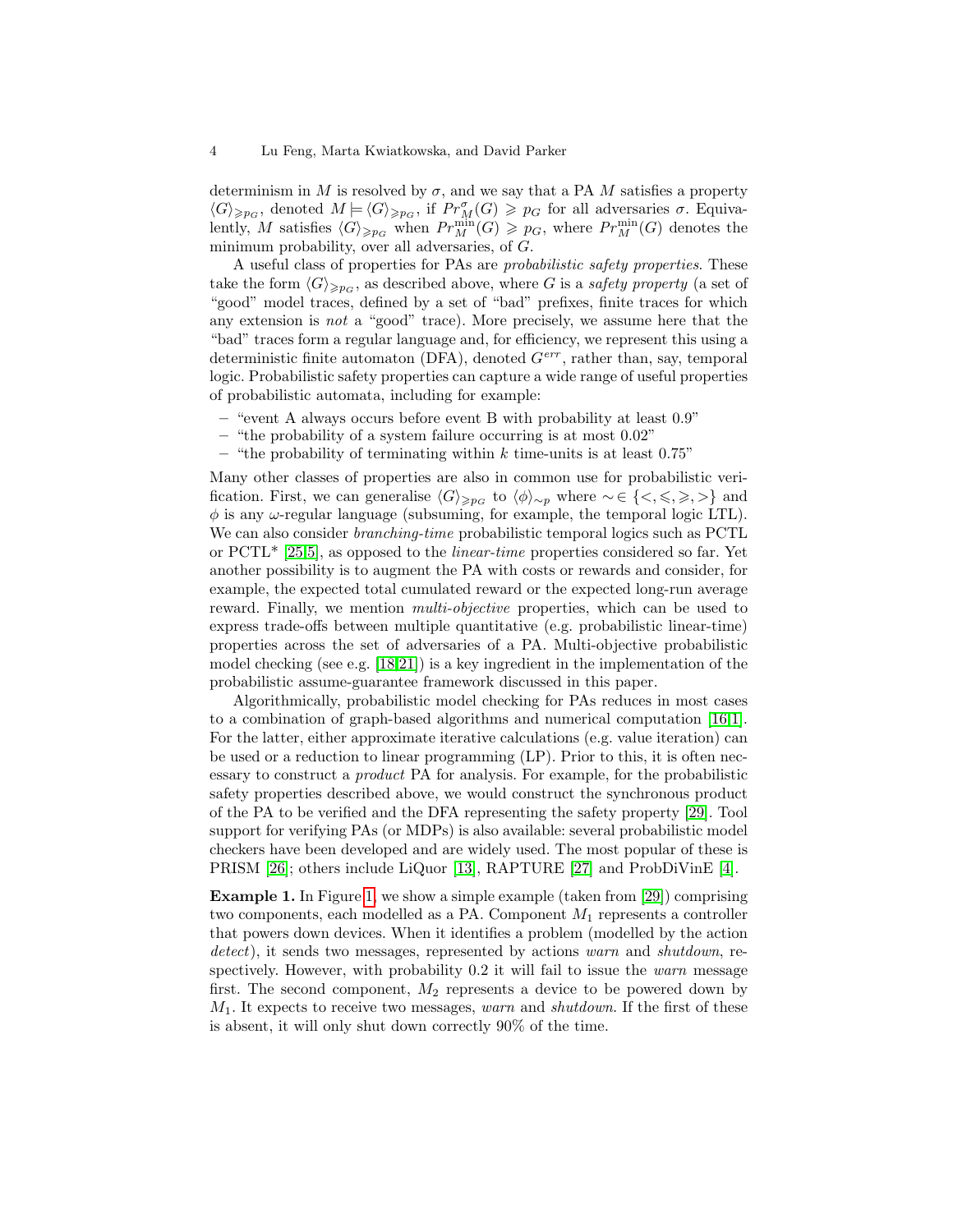

Fig. 1. Example, from [29]: two PAs  $M_1, M_2$  and the DFA  $G^{err}$  for a safety property G; we have that  $M_1 \parallel M_2$  satisfies probabilistic safety property  $\langle G \rangle_{\geq 0.98}$ .

We consider the parallel composition  $M_1 \parallel M_2$  of the two devices and check a simple probabilistic safety property: "with probability 0.98, action fail never occurs". Formally, this is captured as  $\langle G \rangle_{\geq 0.98}$ , where G is the safety property "action fail never occurs", represented by the DFA  $G<sup>err</sup>$  also shown in Figure 1 (this is over the alphabet {fail}, so any trace apart from the empty string is accepted as an error trace). It can be seem that the maximum probability of fail occurring in  $M_1 \parallel M_2$  is  $0.2 \cdot 0.1 = 0.02$ . So, we have that  $M_1 \parallel M_2 \models \langle G \rangle_{\geq 0.98}$ .

#### 2.2 Compositional Reasoning for Probabilistic Systems

Verification techniques for probabilistic systems can be expensive, both in terms of their time and space requirements, making scalability an important challenge. A promising way to address this is to perform verification in a compositional manner, decomposing the problem into sub-tasks which analyse each component separately. However, devising compositional analysis techniques for probabilistic systems requires considerable care, particularly for models such as probabilistic automata that exhibit both probabilistic and nondeterministic behaviour [35].

Assume-guarantee reasoning. In the case of non-probabilistic models, a popular approach to compositional verification is the use of *assume-quarantee* reasoning. This is based on checking assume-guarantee triples of the form  $\langle A \rangle M_i \langle G \rangle$ , with the meaning "whenever component  $M_i$  is part of a system satisfying the assumption  $A$ , then the system is *guaranteed* to satisfy property  $G$ ". Proof rules can then be established that combine properties of individual components to show correctness properties of the overall system.

To give a concrete example, we adopt the framework used in [15,32]. Components  $M_i$  and assumption A are labelled transition systems and G is a safety property. Then,  $\langle A \rangle M_i \langle G \rangle$  has the meaning that  $A \parallel M_i \models G$ . We also say that a component  $M_j$  satisfies an assumption A if all traces of  $M_j$  are included in A, denoted  $M_j \sqsubseteq A$ . For components  $M_1$  and  $M_2$ , the following proof rule holds:

$$
M_1 \sqsubseteq A
$$
  

$$
\langle A \rangle M_2 \langle G \rangle
$$
  

$$
M_1 || M_2 \models G
$$

Thus, verifying property G on the combined system  $M_1 \parallel M_2$  reduces to two separate (and hopefully simpler) checks, one on  $M_1$  and one on  $A \parallel M_2$ .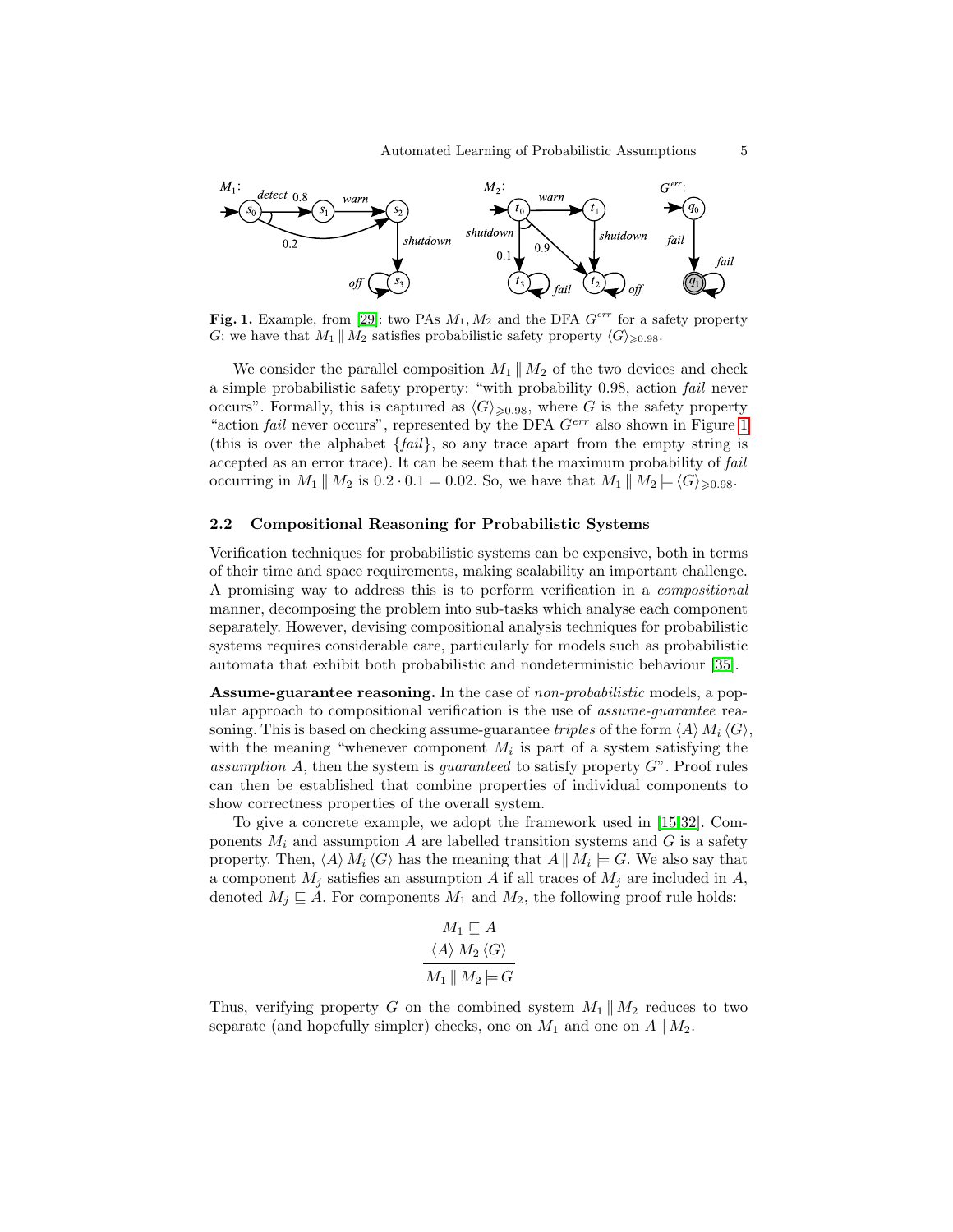Assume-guarantee for probabilistic systems. There are several ways that we could attempt to adapt the above assume-guarantee framework to probabilistic automata. A key step is to formalise the notion of an assumption  $A$  about a (probabilistic) component  $M_i$ . The two most important requirements are: (i) that it is compositional, allowing proof rules such as the one above to be constructed; and (ii) that the premises of the proof rule can be checked *efficiently*.

Unfortunately, the most natural probabilistic extension of the trace inclusion preorder  $\subseteq$  used above, namely trace distribution inclusion [35] is not compositional [34]. One way to address this limitation is to restrict the ways in which components can be composed in parallel; examples include the switched probabilistic I/O automata model of [12] and the synchronous parallel composition of probabilistic Reactive Modules used in [2]. Another is to characterise variants of the trace distribution inclusion preorder that are compositional, e.g. [35,30]. However, none of these preorders can be checked efficiently, limiting their applicability to automated compositional verification.

Other candidates for ways to formalise the relationship between a component PA and its assumption include the notions of (strong and weak) probabilistic simulation and bisimulation [35,36]. There are a number of variants, most of which are compositional. Unfortunately, for the weak variants, efficient methods to check the relations are not yet known and, for the strong variants, although relatively efficient algorithms exist, the relations are usually too fine to yield suitably small assumptions. Other work in this area includes [17], which uses a notion of probabilistic contracts to reason compositionally about systems with both stochastic and nondeterministic behaviour. Automating the techniques in an implementation has not yet been attempted.

In this paper, we focus on the probabilistic assume-guarantee framework of [29]. This makes no restrictions on the PAs that can be analysed, nor the way that they are composed in parallel; instead it opts to use a less expressive form for assumptions, namely probabilistic safety properties. An assumeguarantee triple now takes the form  $\langle A \rangle_{\geq p_A} M_i \langle G \rangle_{\geq p_G}$  where  $M_i$  is a PA and  $\langle A\rangle_{\geqslant p_A}, \langle G\rangle_{\geqslant p_G}$  are two probabilistic safety properties; the former is a probabilistic assumption, the latter a property to be checked. This is interpreted as follows:  $\langle A\rangle_{\geqslant p_A} M_i \langle G\rangle_{\geqslant p_G}$  is true if, for all adversaries  $\sigma$  of  $M_i$  such that  $Pr^{\sigma}_{M_i}(A)\geqslant p_A$ holds,  $Pr_{M_i}^{\sigma}(G) \geq p_G$  also holds. Crucially, verifying whether this is true reduces to a multi-objective model checking problem [18,29], which can be carried out efficiently by solving an LP problem. The proof rule used earlier now becomes:

$$
M_1 \models \langle A \rangle_{\geq p_A}
$$
  

$$
\frac{\langle A \rangle_{\geq p_A} M_2 \langle G \rangle_{\geq p_G}}{M_1 \parallel M_2 \models \langle G \rangle_{\geq p_G}}
$$
 (ASYM)

thus reducing the problem of checking property  $\langle G \rangle_{\geq p_G}$  on  $M_1 || M_2$  to two smaller sub-problems: (i) verifying a probabilistic safety property on  $M_1$ ; and (ii) checking an assume-guarantee triple for  $M_2$ .

In [29], this proof rule, along with several others, are proved and then used to perform compositional verification on a set of large case studies. This includes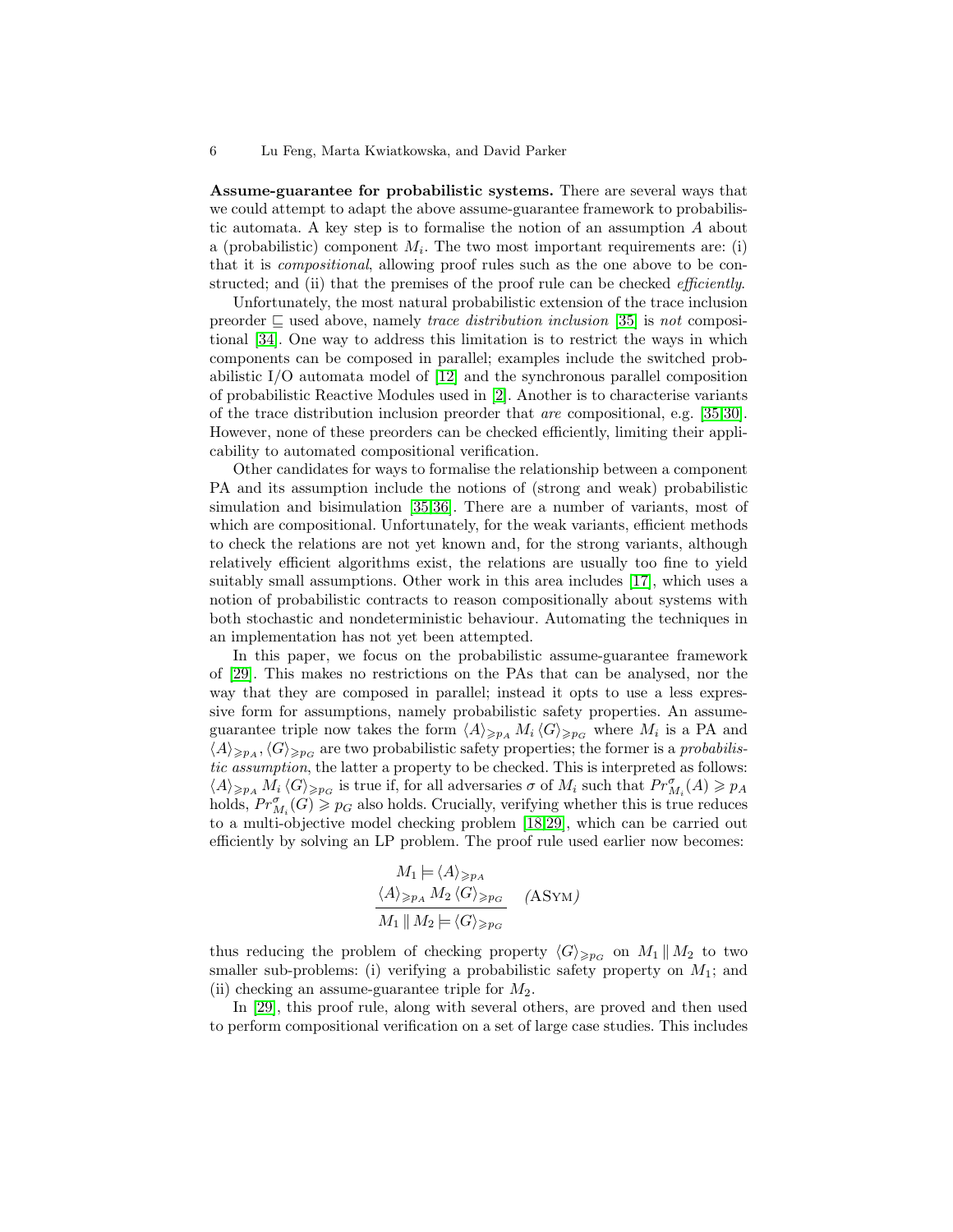

Fig. 2. DFAs for two learning-generated assumptions to verify the system from Figure 1 compositionally with rule (ASYM);  $A$  (right) is a valid assumption,  $A_1$  (left) is not.

cases where non-compositional verification is either slower or infeasible. In recent work [21], this framework is extended to permit the use of more expressive assumptions (and properties): quantitative multi-objective properties, essentially Boolean combinations of probabilistic safety,  $\omega$ -regular and expected total reward properties. An example of an expressible assumption is "with probability 1, component  $M_i$  always eventually sends a message and the expected time to do so is at most 10 time-units." Again, the framework is implemented through multi-objective model checking and applied to several case studies.

**Example 2.** Recall the PAs  $M_1, M_2$  and probabilistic safety property  $\langle G \rangle_{\geq 0.98}$ from Example 1, for which we stated that  $M_1 \parallel M_2 \models \langle G \rangle_{\geq 0.98}$ . This property can also be checked in a compositional manner using the rule (ASym). We use an assumption about the behaviour of  $M_1$  which can be stated informally as "with probability at least 0.8, warn occurs before shutdown". This takes the form of a probabilistic safety property  $\langle A \rangle_{\geq 0.8}$  where the DFA for A is shown on the right-hand side of Figure 2. To perform compositional verification, we perform two separate checks,  $M_1 \models \langle A \rangle_{\geqslant 0.8}$  and  $\langle A \rangle_{\geqslant 0.8}$   $M_2 \langle G \rangle_{\geqslant 0.98}$ , both of which hold.

## 3 Learning Assumptions for Compositional Verification

The ideas behind assume-guarantee verification for non-probabilistic systems have a long history [28]. Making these techniques work in practice, however, is a challenge. In particular, deciding how to break down a system into its components and devising suitable assumptions about the behaviour of those components initially proved difficult to automate. A breakthrough in this area came with the observation of [15] that *learning* techniques, such as Angluin's  $L^*$  algorithm [3], could be used to automate the process of generating assumptions. In this section, we give a short description of  $L^*$  and its application to automatic compositional verification of non-probabilistic systems.

**The L<sup>\*</sup>** algorithm. L<sup>\*</sup> [3] is a learning algorithm for generating a minimal DFA that accepts an unknown regular language  $\mathcal{L}$ . It uses the *active* learning model, interacting with a *teacher* to which it can pose *queries*. There are two kinds of these: *membership queries*, asking whether a particular word  $t$  is contained in  $\mathcal{L}$ ; and *equivalence queries*, asking whether a conjectured automaton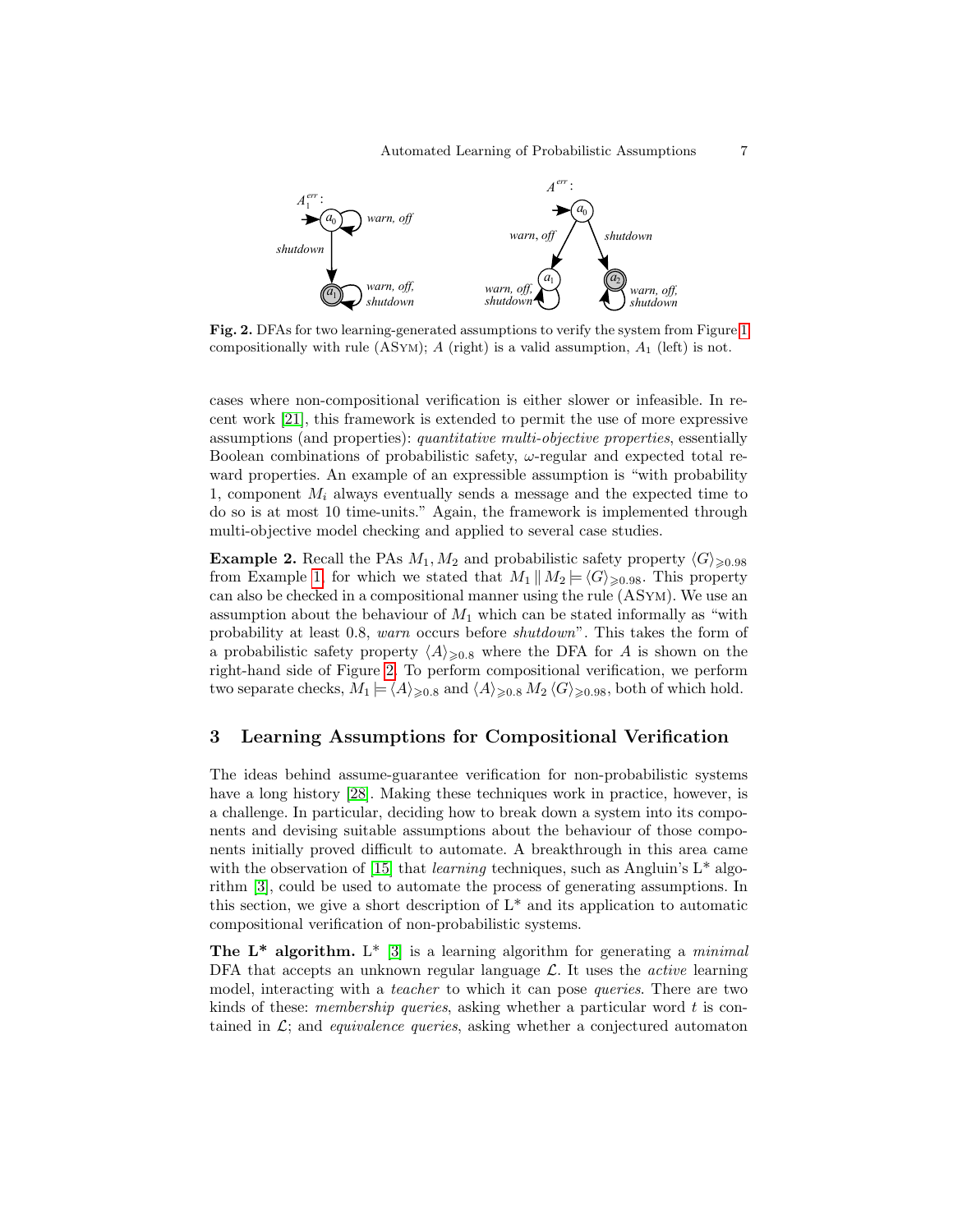A accepts exactly  $\mathcal L$ . Initially,  $L^*$  poses a series of membership queries to the teacher, maintaining results in an observation table. After some time (more precisely, when the table is *closed* and *consistent*; see [3] for details),  $L^*$  generates a conjecture A and submits this as an equivalence query. If the answer to this query is "no", the teacher must provide a counterexample  $c$ , in either positive form  $(c \in \mathcal{L}\backslash \mathcal{L}(A))$  or negative form  $(c \in \mathcal{L}(A)\backslash \mathcal{L})$ . The algorithm then resumes submission of membership queries until the next conjecture can be generated.

The total number of queries required by  $L^*$  is polynomial in the size of the minimal DFA required to represent the language  $\mathcal L$  being learnt. Furthermore, the number of equivalence queries is bounded by the number of states in the automaton since at most one new state is added at each iteration.

**Learning assumptions with L<sup>\*</sup>.** In [15], it was shown how L<sup>\*</sup> could be adapted to the problem of automatically generating assumptions for assumeguarantee verification of labelled transition systems. This is done by phrasing the problem in a language-theoretic setting: the assumption A to be generated is a labelled transition system, whose set of (finite) traces forms a regular language.

The approach works by using the notion of the weakest assumption [22] as the target language  $\mathcal{L}$ . Intuitively, assuming the non-probabilistic proof rule from Section 2.2, the weakest assumption is the set of all possible traces of a process that, when put in parallel with  $M_2$ , do not violate the property  $G$ . Thus, the membership query used by the teacher checks, for a trace  $t$ , whether  $t \parallel M_2 \models G$ , where t denotes a transition system comprising the single trace t. Both this and the required equivalence queries can be executed automatically by a model checker. An important observation, however, is that, in practice, this is not usually the language actually learnt. The algorithm works in such a way that conjectured assumptions generated as  $L^*$  progresses may be sufficient to either prove or refute the property  $G$ , allowing the procedure to terminate early.

A variety of subsequent improvements and extensions to the basic technique of [15] were proposed (see e.g. [32] for details) and the approach was successfully applied to several large case studies. It tends to perform particularly well when the size of a generated assumption and the size of its alphabet remain small. The work has sparked a significant amount of interest in the area in recent years. There have been several attempts to improve performance, including symbolic implementations [31] and optimisations to the use of  $L^*$  [9]. Others have also devised alternative learning-based methods, for example by reformulating the assumption generation problem as one of computing the smallest finite automaton separating two regular languages [23,11], or using the CDNF learning algorithm to generate implicit representations of assumptions [10].

# 4 Learning Probabilistic Assumptions

As mentioned in Section 2.2, there are several different possibilities for the type of assumption used to perform probabilistic assume-guarantee verification. We focus on the use of probabilistic safety properties, as in [29]. Although these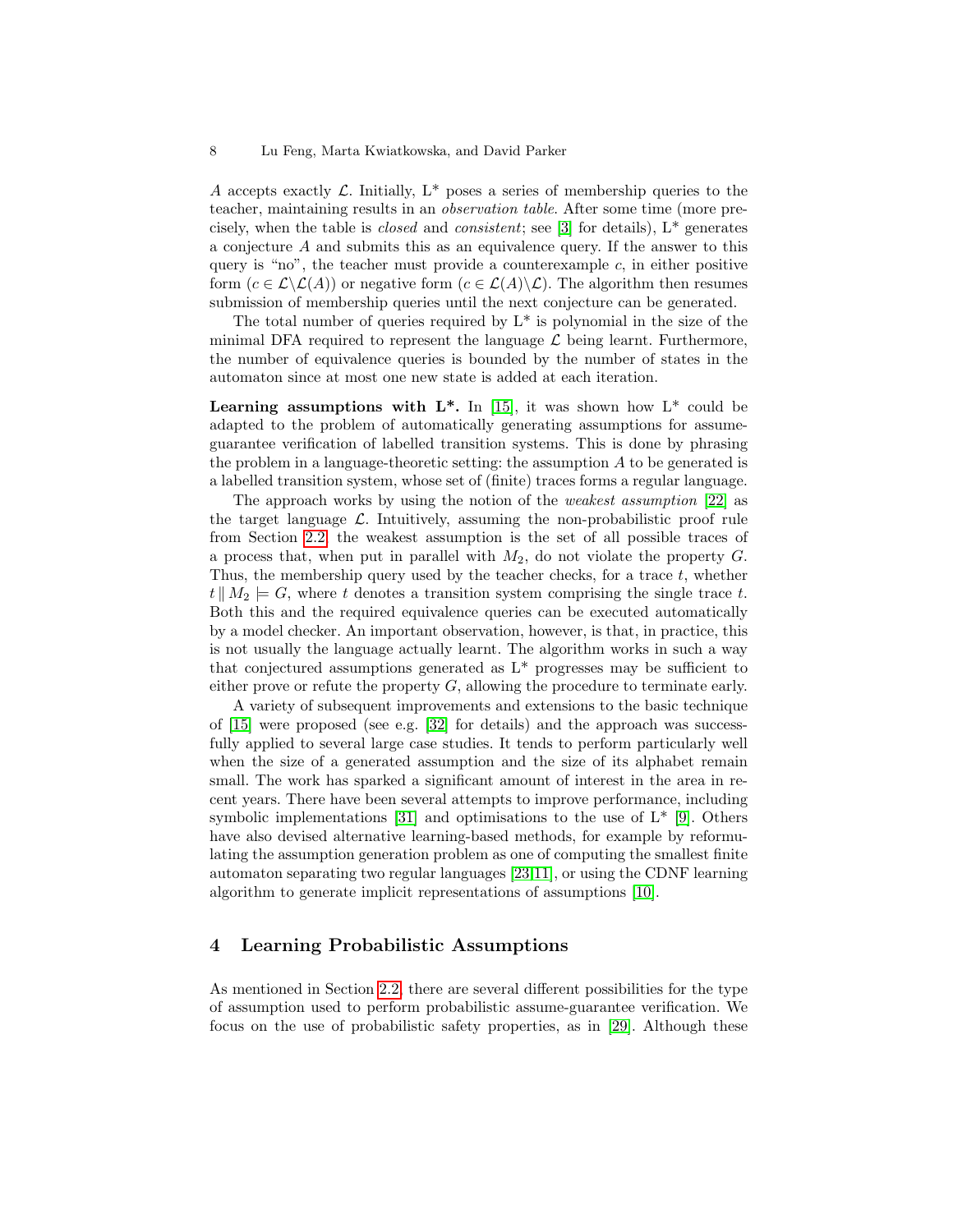have limited expressivity, an advantage is that the generation of such assumptions can be automated by adapting the L\*-based techniques developed for nonprobabilistic compositional verification [15,32].

This approach was proposed in [20] and shown to be applicable on several large case studies. In this section, we give a high-level overview of the approach and describe the key underlying ideas; for the technical details, the reader is referred to [20]. The basic setting is as outlined in Section 2.2: we consider the assume-guarantee proof rule (ASym) from [29], applied to check that the parallel composition of two PAs  $M_1$  and  $M_2$  satisfies a property  $\langle G \rangle_{\geq 0}$ . To do this, we need an assumption  $\langle A \rangle_{\geq p_A}$ , which will be generated automatically.

Probabilistic and non-probabilistic assumptions. The first key point to make is that, although we are required to learn a *probabilistic assumption*, i.e. a probabilistic safety property  $\langle A \rangle_{\geq p_A}$ , we can essentially reduce this task to the problem of learning a non-probabilistic assumption, i.e. the corresponding safety property A. The reasoning behind this is as follows.

We need the probabilistic assumption  $\langle A \rangle_{\geq p_A}$  to be such that both premises of the proof rule (ASYM) hold: (i)  $M_1 \models \langle A \rangle_{\geqslant p_A}$ ; and (ii)  $\langle A \rangle_{\geqslant p_A} M_2 \langle G \rangle_{\geqslant p_G}$ . However, if (i) holds for a particular value of  $p<sub>A</sub>$ , then it also holds for any lower value of  $p_A$ . Conversely, if (ii) holds for some  $p_A$ , it then must hold for any higher value. Thus, given a safety property A, we can determine an appropriate probability bound  $p_A$  (if one exists) by finding the lowest value of  $p_A$  (if any) such that (ii) holds and checking it against (i). Alternatively, we can find the highest value of  $p_A$  such that (i) holds (this is just  $Pr_{M_1}^{\min}(A)$  in fact) and seeing if this suffices for (ii). A benefit of the latter is that, even if  $M_1 \parallel M_2 \models \langle G \rangle_{\geqslant p_G}$ cannot be shown to be true with this particular assumption, we still obtain a lower bound on  $Pr_{M_1||M_2}^{\min}(G)$ . Furthermore, with an additional simple check, an upper bound can also be generated (see [20] for details).

Adapting the  $L^*$  algorithm. Next, we describe how we adapt the  $L^*$ -based approach of [15,32] for generating non-probabilistic assumptions to our setting. The underlying idea beind the use of  $L^*$  in [15,32] is the notion of weakest assumption: this will always exist and, if the property  $G$  being verified is true, will permit a compositional verification. It is used as the target language for L\* and forms the basis of the membership and equivalence queries. In practice, however, this language is often not the one that is finally generated since intermediate conjectured assumptions may suffice, either to show that the property is true or that it is false.

An important difference in the probabilistic assume-guarantee framework of [29] is that it is *incomplete*, meaning that, even if the property  $\langle G \rangle_{\geq p_G}$  holds, there may be no probabilistic assumption  $\langle A \rangle_{\geq p_A}$  for which the rule (ASYM) can be used to prove the property correct. So, there can be no equivalent notion of weakest assumption to be used as a target language. However, we can adopt a similar approach whereby we use  $L^*$  to generate a sequence of conjectured assumptions A and, for each one, potentially show that  $\langle G \rangle_{\geq p_G}$  is either true or false. Furthermore, as described above, each assumption A yields a lower and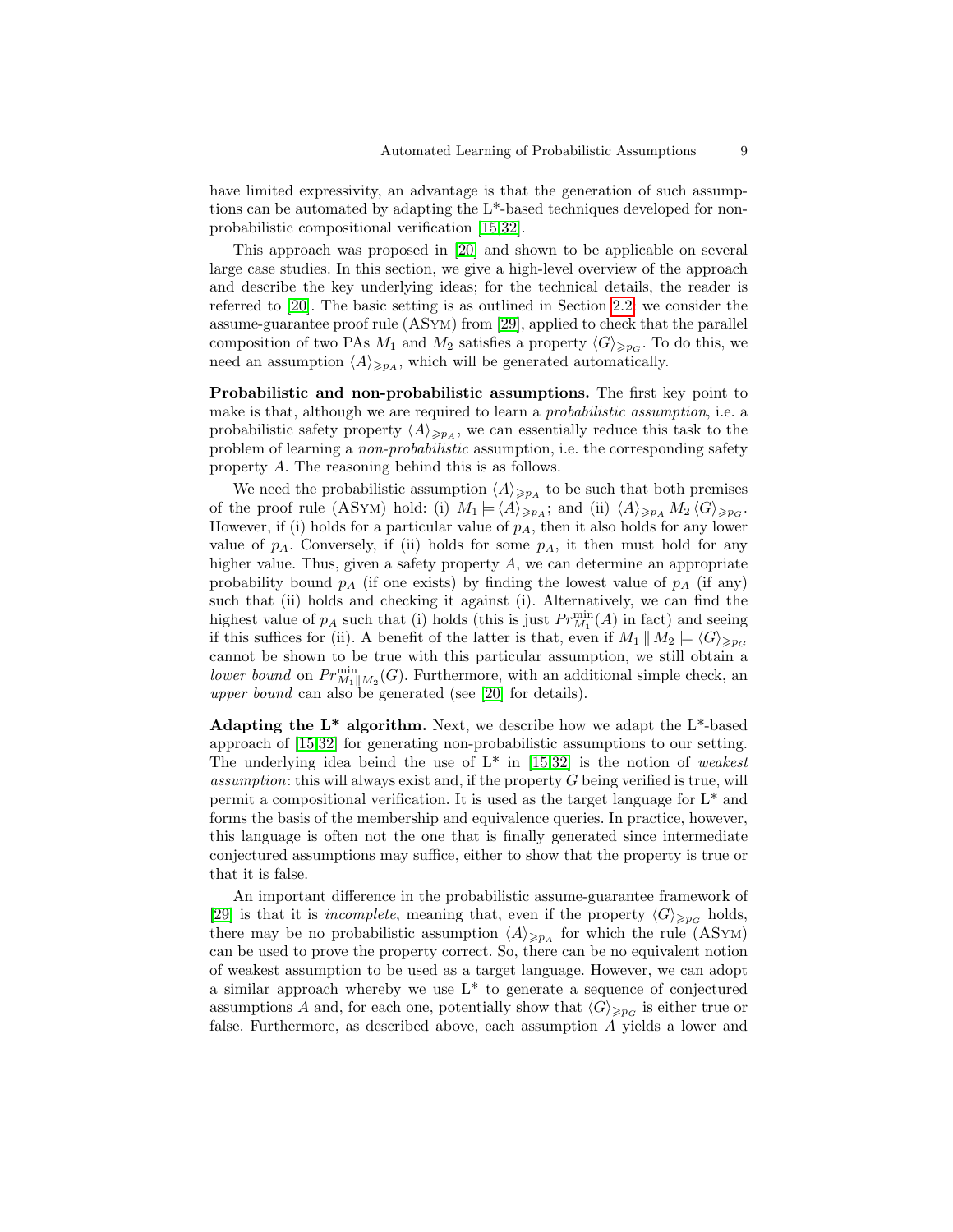#### 10 Lu Feng, Marta Kwiatkowska, and David Parker



Fig. 3. Overview of probabilistic assumption generation [20], using an adaption of  $L^*$ : generates assumption  $\langle A \rangle_{\geq p_A}$  for verification of  $M_1 \parallel M_2 \models \langle G \rangle_{\geq p_G}$  using rule (ASYM).

an upper bound on  $Pr_{M_1||M_2}^{\min}(G)$ . We can retain these values as the learning algorithm progresses, keeping the highest lower bound and lowest upper bound discovered to report back to the user.<sup>1</sup> This means that, even if the algorithm terminates early (without concluding that  $\langle G \rangle_{\geq p_G}$  is true or false), it produces useful quantitative information about the property of interest.

In order to produce conjectures,  $L^*$  needs answers to membership queries about whether certain traces  $t$  should be in the language being generated. For this, we use the following check:  $t \parallel M_2 \models \langle G \rangle_{\geq p_G}$ , which can be seen as an analogue of the corresponding one for the non-probabilistic case. Intuitively, the idea is that if, under a single possible behaviour t of  $M_1$ ,  $M_2$  satisfies the property, then  $t$  should be included in the assumption  $A$ . There may be situations where this scheme leads to an assumption that cannot be used to verify the property. This is because it is possible that there are multiple traces which do not violate property  $\langle G \rangle_{\geqslant p_G}$  individually but, when combined, cause  $\langle G \rangle_{\geqslant p_G}$  to be false. In practice, though, this approach seems to work well in most cases.

A final aspect of  $L^*$  that needs discussion is *counterexamples*. In [15,32], when the response to an equivalence query is "no", a counterexample in the form of a trace is returned to L\*. In our case, there are two differences in this respect. Firstly, a counterexample may constitute multiple traces; this is because the results of the model checking queries executed by the teacher yield probabilistic counterexamples [24], which comprise multiple paths (again, see [20] for precise details). Secondly, situations may arise where no such counterexample can be generated (recall that there is no guarantee that an assumption can eventually be created). In this case, since no trace can be returned to  $L^*$ , we terminate the learning algorithm, returning the current tightest bounds on  $Pr_{M_1||M_2}^{\min}(G)$  that have been computed so far.

<sup>&</sup>lt;sup>1</sup> Note that the sequence of assumptions generated is *not* monotonic, e.g. it does *not* yield a sequence of increasing lower bounds on  $Pr_{M_1||M_2}^{\min}(G)$ .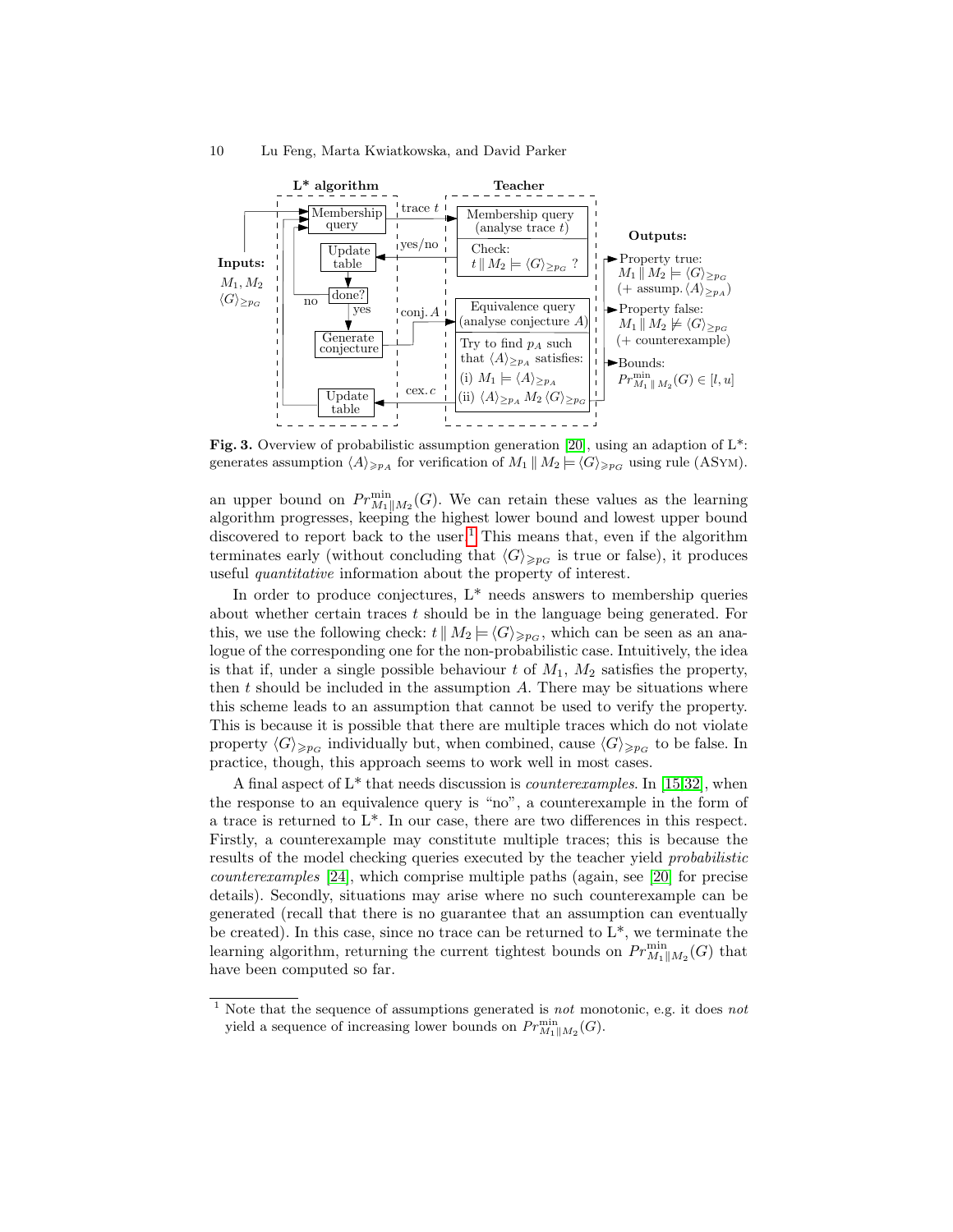The learning loop. We summarise in Figure 3 the overall structure of the L\*-based algorithm for generating probabilistic assumptions. The left-hand side shows the basic  $L^*$  algorithm. This interacts, through queries, with the teacher, shown on the right-hand side. The teacher responds to queries as described above. Notice that the equivalence query, which analyses a particular conjectured assumption  $A$ , has four possible outcomes: the first two are when  $A$  can be used to show either that  $M_1 \parallel M_2 \models \langle G \rangle_{\geq p_G}$  or  $M_1 \parallel M_2 \not\models \langle G \rangle_{\geq p_G}$ ; the third is when a counterexample (comprising one or more traces) is passed back to L\*; and the fourth is when no counterexample can be generated so the algorithm returns the tightest bounds computed so far for  $Pr_{M_1||M_2}^{\min}(G)$ .

Example 3. Figure 2 shows the two successive conjunction assumptions generated by the learning loop, when applied to the PAs and property of Example 1. The first conjecture  $A_1$  does not permit (ASYM) to be applied but a counterexample can be found.  $L^*$  then generates the conjecture  $A$ , which we know from Example 2 does allow compositional verification that  $M_1 \parallel M_2 \models \langle G \rangle_{\geq p_G}$ .

## 5 Experimental Results

The approach outlined in the previous section was successfully used in [20] to automatically generate probabilistic assumptions for several large case studies. Furthermore, these assumptions were much smaller than the corresponding components that they represented, leading to gains in performance. In this section, we present some recent extensions and improvements to that work.

#### 5.1 A New Case Study: Mars Exploration Rovers

First, we present an application of the techniques to a new case study, based on a module from the flight software for JPL's Mars Exploration Rovers (MER). Compositional verification of a non-probabilistic model of this system was performed previously in [33]. The module studied is a *resource arbiter*, which controls access to various shared resources between a set of user threads, each of which performs a different application on the rover.

The arbiter also enforces priorities between resources, granting and rescinding access rights to users as required. For example, it is considered that communication is more important than driving; so, if a communication request is received while the rover is driving, the arbiter will rescind permission to use the drive motors in order to grant permission for use of the rover's antennas.

Our model adds the possibility of faulty behaviour. When the arbiter sends a rescind message to a user thread, there is a small chance of the message being lost in transmission. We also add information about the likelihood of a user thread requesting a given type of resource in each cycle of the system's execution. We are interested in a mutual exclusion property which checks that permission for communication and driving is not granted simultaneously by the arbiter. More precisely, we verify a probabilistic safety property relating to "the minimum probability that mutual exclusion is not violated within  $k$  cycles of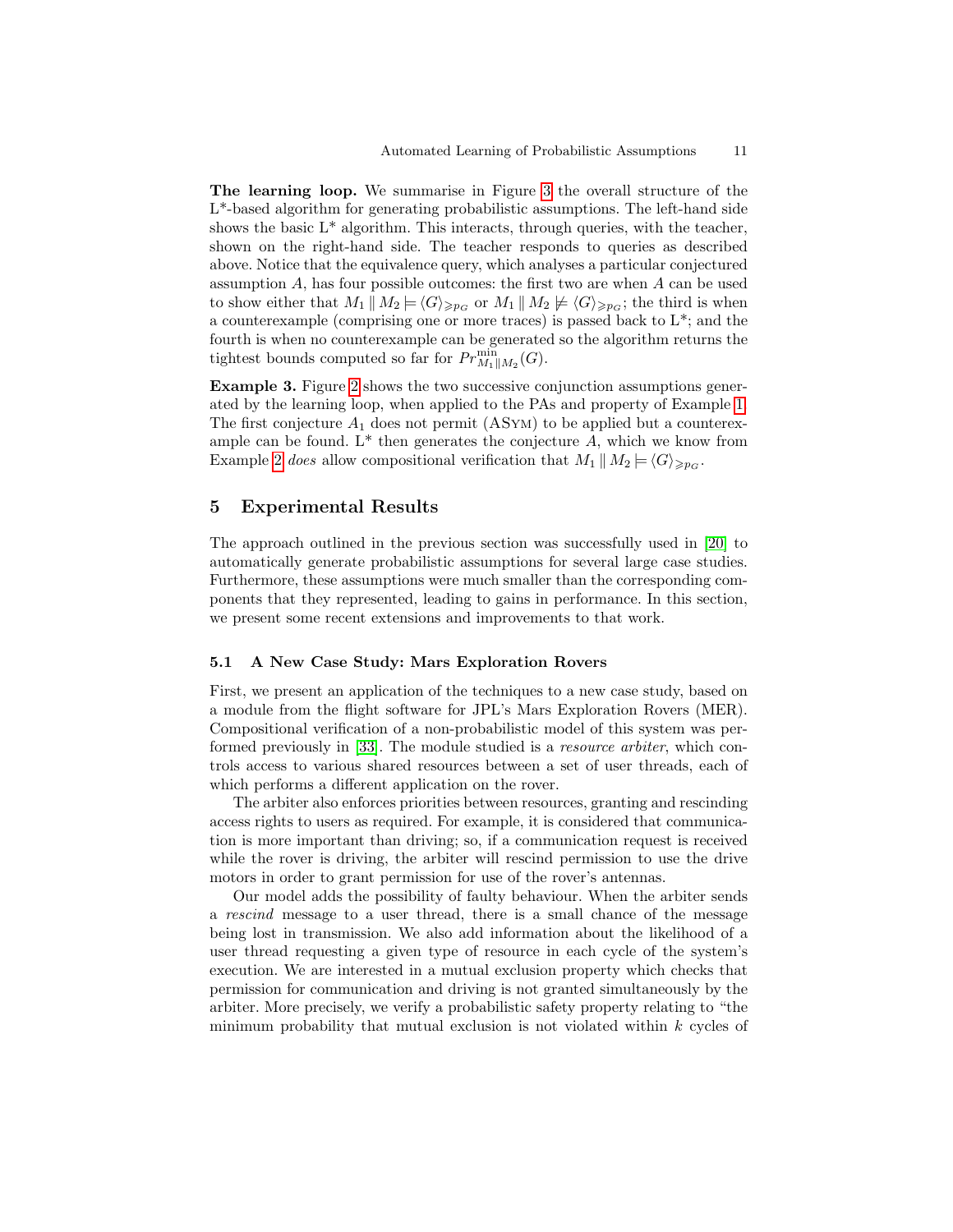| Case study<br>[parameters]   |                                  | Component                           | Compositional<br>$(\Gamma_{\ast})$ |                                  |           |                | Compositional | Non-                   |         |                |         |       |
|------------------------------|----------------------------------|-------------------------------------|------------------------------------|----------------------------------|-----------|----------------|---------------|------------------------|---------|----------------|---------|-------|
|                              |                                  | sizes                               |                                    |                                  |           |                |               | comp.                  |         |                |         |       |
|                              |                                  | $M_2{\mathord{ \otimes } } G^{err}$ | $ M_1 $                            | $\ensuremath{\textit{err}}$<br>A | ΜQ        | EQ             | Time          | $(A^{\overline{err}})$ | MQ      | EQ             | Time    | Time  |
| $client-$                    | 3                                | 81                                  | 16                                 | 5                                | 99        | 3              | 6.8           | 6                      | 223     | 4              | 7.7     | 0.02  |
| server1                      | 5                                | 613                                 | 36                                 |                                  | 465       | 5              | $\bf 21.6$    |                        | 884     | 5              | 26.1    | 0.04  |
| $\lceil N \rceil$            |                                  | 4,733                               | 64                                 | 9                                | 1,295     | 7              | 484.6         | 10 <sup>1</sup>        | 1,975   | 5              | 405.9   | 0.08  |
| $\overline{client}$          | 3                                | $\overline{229}$                    | 16                                 | 5                                | 99        | 3              | 6.6           | 6                      | 192     | 3              | 7.4     | 0.04  |
| serverN                      | 4                                | 1,121                               | 25                                 | 6                                | 236       | 4              | 26.1          |                        | 507     | 4              | 33.1    | 0.12  |
| $\lceil N \rceil$            | 5                                | 5,397                               | 36 <sup>°</sup>                    | 7                                | 465       | 5              | 191.1         | 8                      | 957     | 5              | 201.9   | 0.28  |
|                              | 2 3 20                           | 391                                 | 3,217                              | 6                                | 149       | $\overline{5}$ | 24.2          | 7                      | 161     | 3              | 14.9    | 108.1 |
| consensus<br>$[N \; R \; K]$ | $^{\prime}2$<br>4                |                                     | 573 431,649                        |                                  | 12 2, 117 | 8              | 413.2         | 12                     | 1,372   | 5              | 103.4   | 2.59  |
|                              | 3 3 20                           | 8,843                               | 38,193                             | 11                               | 471       | 6              | 438.9         | 15                     | 1,231   | 5              | 411.3   | >24h  |
| sensor                       |                                  | 42                                  | 72                                 | 3                                | 17        | $\overline{2}$ | 3.5           |                        | 31      | $\overline{2}$ | 3.9     | 0.03  |
| network                      | $\overline{2}$                   | 42                                  | 1,184                              | 3                                | 17        | $\overline{2}$ | 3.7           |                        | 31      | $\overline{2}$ | 4.0     | 0.25  |
| $\lceil N \rceil$            | 3                                | 42                                  | 10,662                             | 3                                | 17        | $\overline{2}$ | $4.6\,$       |                        | 31      | 2              | 4.8     | 2.01  |
|                              | $\overline{2}$<br>$\overline{2}$ | 961                                 | 85                                 | 4                                | 113       | 3              | 9.0           |                        | 71.107  | 5              | 28.9    | 0.09  |
| mer<br>$[N \ R]$             | 2<br>5                           |                                     | 5,776 427,363                      | 4                                | 113       | 3              | 31.8          |                        | 7 1,257 | 5              | 154.4   | 1.96  |
|                              | 3<br>$\overline{2}$              | 16,759                              | 171                                | 4                                | 173       |                | 3 210.5       |                        |         |                | mem-out | 0.42  |

Fig. 4. Performance comparison of the L\*- and NL\*-based methods for rule (ASym).

system execution". The model comprises N user threads  $U_1, \ldots, U_N$  and the arbiter  $ARB$  which controls R shared resources (in the full system model, N is 11 and  $R$  is 15). We perform compositional verification using the rule  $(ASym)$ , decomposing the system into two parts:  $M_1 = U_1 || U_2 || \cdots || U_N$  and  $M_2 = ARB$ .

#### 5.2 A Comparison of Learning Methods: L\* versus NL\*

Next, we investigate the use of an alternative learning algorithm to generate probabilistic assumptions. Whereas L\* learns a minimal DFA for a regular language, the algorithm  $NL^*$  [7] learns a minimal *residual finite-state automaton* (RFSA). RFSAs are a subclass of nondeterministic finite automata. For the same regular language  $\mathcal{L}$ , the minimal RFSA that accepts  $\mathcal{L}$  can be exponentially more succinct than the corresponding minimal DFA. In fact, for the purposes of probabilistic model checking, the RFSA needs to be determinised anyway [1]. However, the hope is that the smaller size of the RFSA may lead to a faster learning procedure.  $NL^*$  works in a similar fashion to  $L^*$ , making it straightforward to substitute into the learning loop shown in Figure 3.

We added  $NL^*$  to our existing implementation from [20], which is based on an extension of PRISM [26] and the libalf [6] learning library. We then compared the performance of the two learning algorithms on a set of five case studies. The first four are taken from [20]: client-server benchmark models from [32] incorporating failures in one or all clients (*client-server1* and *client-serverN*), Aspnes & Herlihy's randomised consensus algorithm (consensus) and a sensor network exhibiting message losses (sensor network). The fifth example is the MER model from above  $(mer)$ . Experiments were run on a 1.86GHz PC with 2GB RAM and we imposed a time-out of 24 hours.

Figure 4 compares the performance of the L\*-based and NL\*-based methods to generate probabilistic assumptions for the rule (ASym). The "Component sizes" columns give the state space of the two components,  $M_1$  and  $M_2$ , in each model; for  $M_2$ , this also includes the automaton for the safety property G being checked. For each method, we report the size of the learnt assumption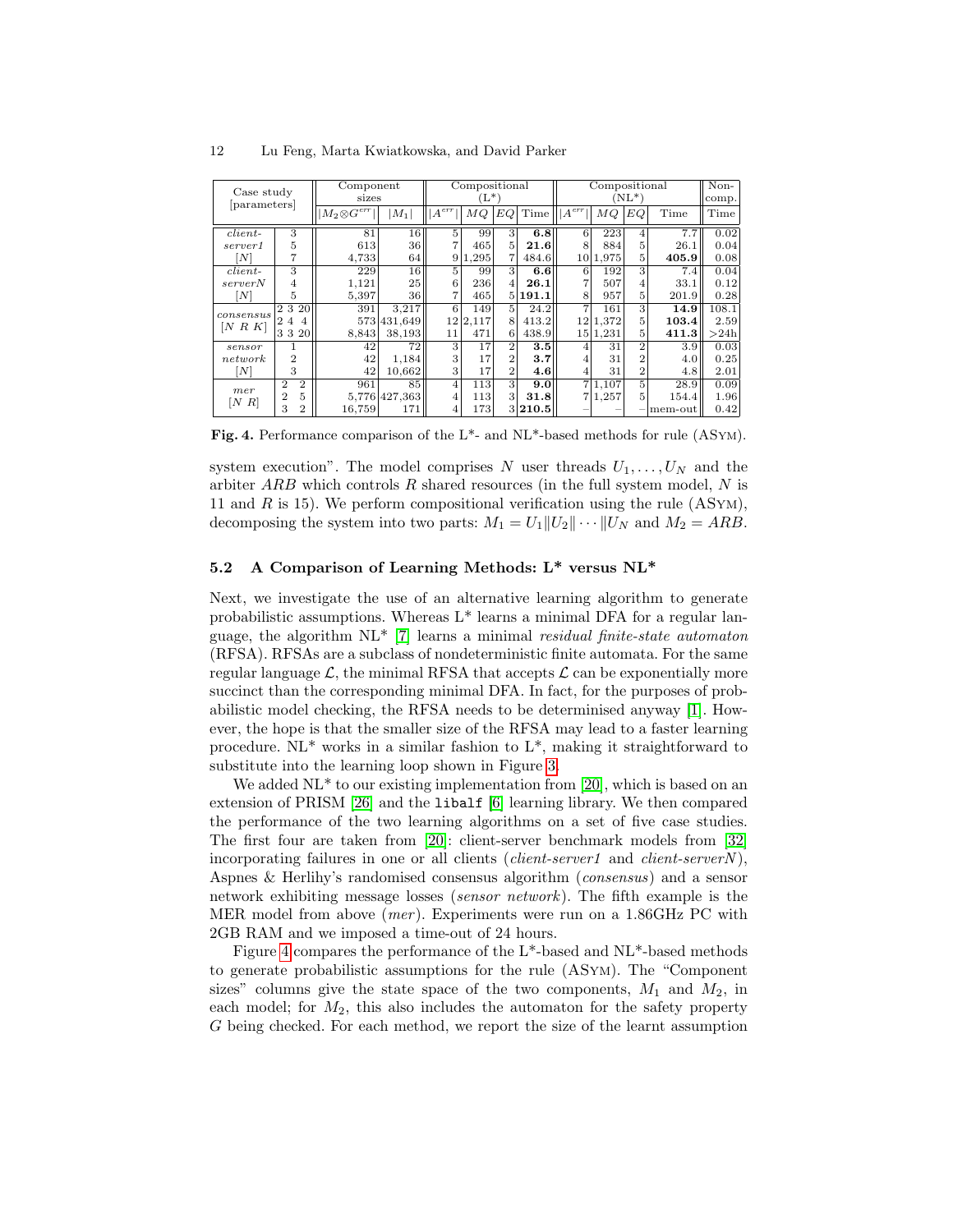| Case study        |   |                | Component sizes                  |           | ASYM)     |                      | (ASym-N)      | $\lfloor$ Non-comp. |         |
|-------------------|---|----------------|----------------------------------|-----------|-----------|----------------------|---------------|---------------------|---------|
| parameters        |   |                | $\mid$ $ M_{2} \otimes G^{err} $ | $M_1$     | $A^{err}$ | $\parallel$ Time (s) | $  A^{err}  $ | Time(s)             | Time(s) |
| $client-serverN$  | 6 |                | 25,801                           | 49        |           | –lmem-outl           |               | 40.9                | 0.71    |
|                   |   |                | 123.053                          | 64        |           | –lmem-outl           | 24            | 164.7               | 1.7     |
|                   |   | 5 <sup>1</sup> | 224.974                          | 1,949,541 |           | –lmem-outl           |               | 29.8                | 48.2    |
| mer<br>$[N \; R]$ | 4 | 5 <sup>1</sup> | 7,949,992                        | 6.485,603 |           | –lmem-outl           |               | 122.9               | mem-out |
|                   | 5 |                | 5  265,559,722 17,579,131        |           |           | –lmem-outl           |               | 3,903.4             | mem-out |

Fig. 5. Performance comparison of the rule (ASym) and the rule (ASym-N).

 $A<sup>err</sup>$  (DFA or RFSA), the number of membership queries (MQ) and equivalence queries (EQ) needed, and the total time (in seconds) for learning. We also give the time for non-compositional verification using PRISM.

With the exception of one model, both algorithms successfully generated a correct (and small) assumption in all cases. The results show that the L\*-based method is faster than NL\* in most cases. However, on several of the larger models, NL\* has better performance due to a smaller number of equivalence queries.  $NL^*$  needs more membership queries, but these are less costly. We do not compare the execution time of our prototype tool with the (highly-optimised) PRISM in detail. But, it is worth noting that, for two of the consensus models, compositional verification is actually faster than non-compositional verification.

#### 5.3 Learning Multiple Assumptions: Rule (ASym-N)

Lastly, in this section, we consider an extension of the probabilistic assumption generation scheme of Section 4, adapting it to the proof rule (ASym-N) of [29]. This is motivated by the observation that, for several of the case studies in the previous section, scalability is limited because one of the two components comprises several sub-components. As the number of sub-components increases, model checking becomes infeasible due to the size of the state space. The (ASym) proof rule allows decomposition of the system into more than 2 components:

$$
\langle \text{true} \rangle M_1 \langle A_1 \rangle_{\geq p_1}
$$
  

$$
\langle A_1 \rangle_{\geq p_1} M_2 \langle A_2 \rangle_{\geq p_2}
$$
  
...  

$$
\langle A_{n-1} \rangle_{\geq p_{n-1}} M_n \langle G \rangle_{\geq p_G}
$$
  

$$
\langle \text{true} \rangle M_1 \| \dots \| M_n \langle G \rangle_{\geq p_G}
$$
  
(ASYM-N)

For the earlier MER case study, for instance, we can now decompose the system into  $N+1$  components: the N user threads  $U_1, U_2, \ldots, U_N$  and the arbiter ARB.

Adapting our probabilistic assumption generation process to (ASym-N) works by learning assumptions for the rule in a recursive fashion, with each step requiring a separate instantiation of the learning algorithm for (ASym), as is done for the non-probabilistic version of a similar rule in [32]. Experimental results are presented in Figure 5 for two of the case studies from Section 5.2. The results demonstrate that, using the rule (ASym-N), we can successfully learn small assumptions and perform compositional verification in several cases where the rule (ASym) runs out of memory. Furthermore, in two instances, (ASym-N) permits verification of models which cannot be checked in a non-compositional fashion.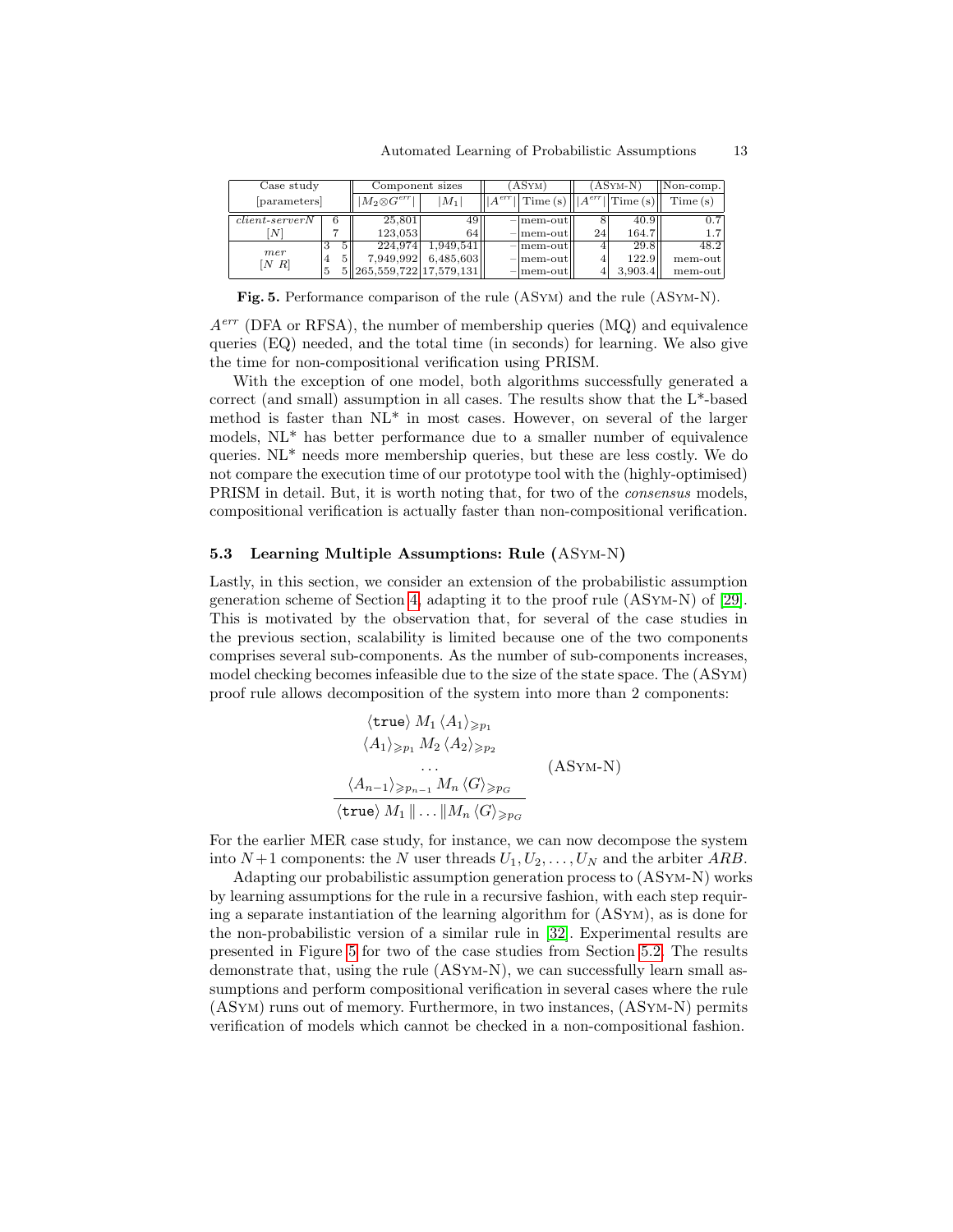14 Lu Feng, Marta Kwiatkowska, and David Parker

# 6 Conclusions and Future Work

We have discussed recent progress in the development of automated compositional verification techniques for probabilistic systems, focusing on the assumeguarantee framework of [29,21] for probabilistic automata. We also described how the verification process can be automated further using learning-based generation of the assumptions needed to apply assume-guarantee proof rules and described some recent improvements and extensions to this work.

There are a variety of possible directions for future research in this area. One is to extend our techniques for learning probabilistic assumptions to the assume-guarantee framework in [21], which additionally includes  $\omega$ -regular and expected reward properties. Here, the  $\omega$ -regular language learning algorithms of [19,8] may provide a useful starting point. There are also possibilities to enhance the underlying compositional verification framework. This includes developing efficient techniques to work with richer classes of probabilistic assumption and extending the approach to handle more expressive types of probabilistic models, such as those that incorporate continuous-time behaviour.

Acknowledgments. The authors are part supported by ERC Advanced Grant VERIWARE, EU FP7 project CONNECT and EPSRC grant EP/F001096/1.

## References

- 1. de Alfaro, L.: Formal Verification of Probabilistic Systems. Ph.D. thesis, Stanford University (1997)
- 2. de Alfaro, L., Henzinger, T., Jhala, R.: Compositional methods for probabilistic systems. In: Proc. CONCUR'01. LNCS, vol. 2154. Springer (2001)
- 3. Angluin, D.: Learning regular sets from queries and counterexamples. Information and Computation 75(2), 87–106 (1987)
- 4. Barnat, J., Brim, L., Cerna, I., Ceska, M., Tumova, J.: ProbDiVinE-MC: Multicore LTL model checker for probabilistic systems. In: Proc. QEST'08 (2008)
- 5. Bianco, A., de Alfaro, L.: Model checking of probabilistic and nondeterministic systems. In: Proc. FSTTCS'95. LNCS, vol. 1026, pp. 499–513. Springer (1995)
- 6. Bollig, B., Katoen, J.P., Kern, C., Leucker, M., Neider, D., Piegdon, D.: libalf: The automata learning framework. In: Proc. CAV'10. LNCS, vol. 6174, pp. 360–364. Springer (2010)
- 7. Bollig, B., Habermehl, P., Kern, C., Leucker, M.: Angluin-style learning of NFA. In: Proc. IJCAI'09. pp. 1004–1009. Morgan Kaufmann Publishers Inc. (2009)
- 8. Chaki, S., Gurfinkel, A.: Automated assume-guarantee reasoning for omega-regular systems and specifications. In: Proc. NFM'10. pp. 57–66 (2010)
- 9. Chaki, S., Strichman, O.: Optimized L\*-based assume-guarantee reasoning. In: Proc. TACAS'07. pp. 276–291 (2007)
- 10. Chen, Y.F., Clarke, E., Farzan, A., Tsai, M.H., Tsay, Y.K., Wang, B.Y.: Automated assume-guarantee reasoning through implicit learning. In: Proc. CAV'10. LNCS, vol. 6174, pp. 511–526. Springer (2010)
- 11. Chen, Y.F., Farzan, A., Clarke, E., Tsay, Y.K., Wang, B.Y.: Learning minimal separating DFAs for compositional verification. In: Proc. TACAS'09 (2009)
- 12. Cheung, L., Lynch, N., Segala, R., Vaandrager, F.: Switched probabilistic I/O automata. In: Proc. ICTAC'04. LNCS, vol. 3407. Springer (2004)